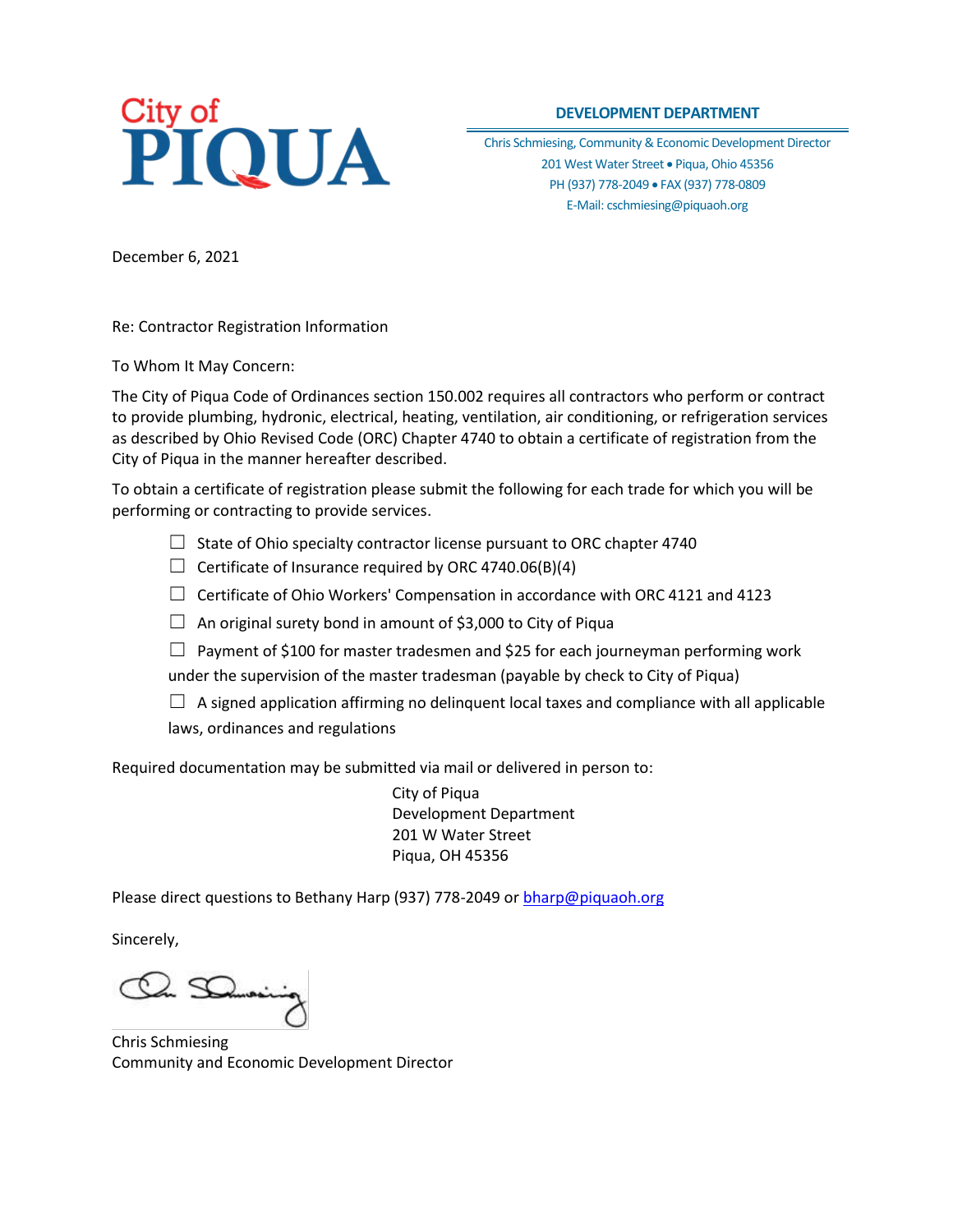### **§ 150.002 REGISTRATION REQUIRED.**

(A) Except as otherwise provided, no person, firm or corporation shall undertake, offer, perform, or contract to provide plumbing, hydronic, electrical, heating, ventilation, air conditioning, or refrigeration services as described by R.C. Chapter 4740, without first having obtained an appropriate certificate of registration from the city in the manner specified herein.

(B) The city shall issue to an applicant a certificate of registration indicating the trade in which the applicant is authorized to perform work as a master tradesman, if the applicant provides payment of \$100 and proof of the following:

- (1) Receipt of a State of Ohio specialty contractor license issued pursuant to R.C. Chapter 4740.
- (2) Insurance required by R.C. § 4740.06(B)(4).
- (3) Compliance with R.C. Chapters 4121 and 4123.
- (4) A bond in the amount of \$3,000.
- (5) An affidavit stating no local tax payments owed by the applicant are delinquent.

(C) The city shall issue to a master tradesman a certificate of registration indicating persons who may perform work as a journeyman under the supervision of the master tradesman in a trade the master tradesman is registered, if the master tradesman provides payment of \$25 for each person to be registered as a journeyman.

(D) The provisions of this subchapter shall not apply to federal, state or local governments, their departments, officers, agents, or employees while acting in their official capacity; nor shall the provisions of this subchapter apply to work performed on any manufactured equipment during its manufacture or testing; nor shall the provisions of this subchapter apply to any person installing, repairing, altering or adding to a system (in compliance with all applicable state and city regulations) of a detached one, two or three-family dwelling or any structure incidental to those dwellings, when the dwelling or structure is owned by him or her, and providing that all work will be performed by himself, herself or members of his or her immediate family.

(E) In the event of a violation of this chapter, the City Manager or a duly appointed representative shall be empowered to revoke the violator's certificate of registration previously granted. The involved licensee shall have the right of appearing before the City Manager or his or her duly appointed representative in his or her own behalf before his or her registration is revoked. He or she shall be duly notified by the City Manager or his or her duly appointed representative of the time and place of hearing on revocation. No application of a contractor whose registration has been revoked by the City Manager or a duly appointed representative shall be entertained until after the expiration of six months following the revocation.

(Ord. 8-06, passed 5-1-06)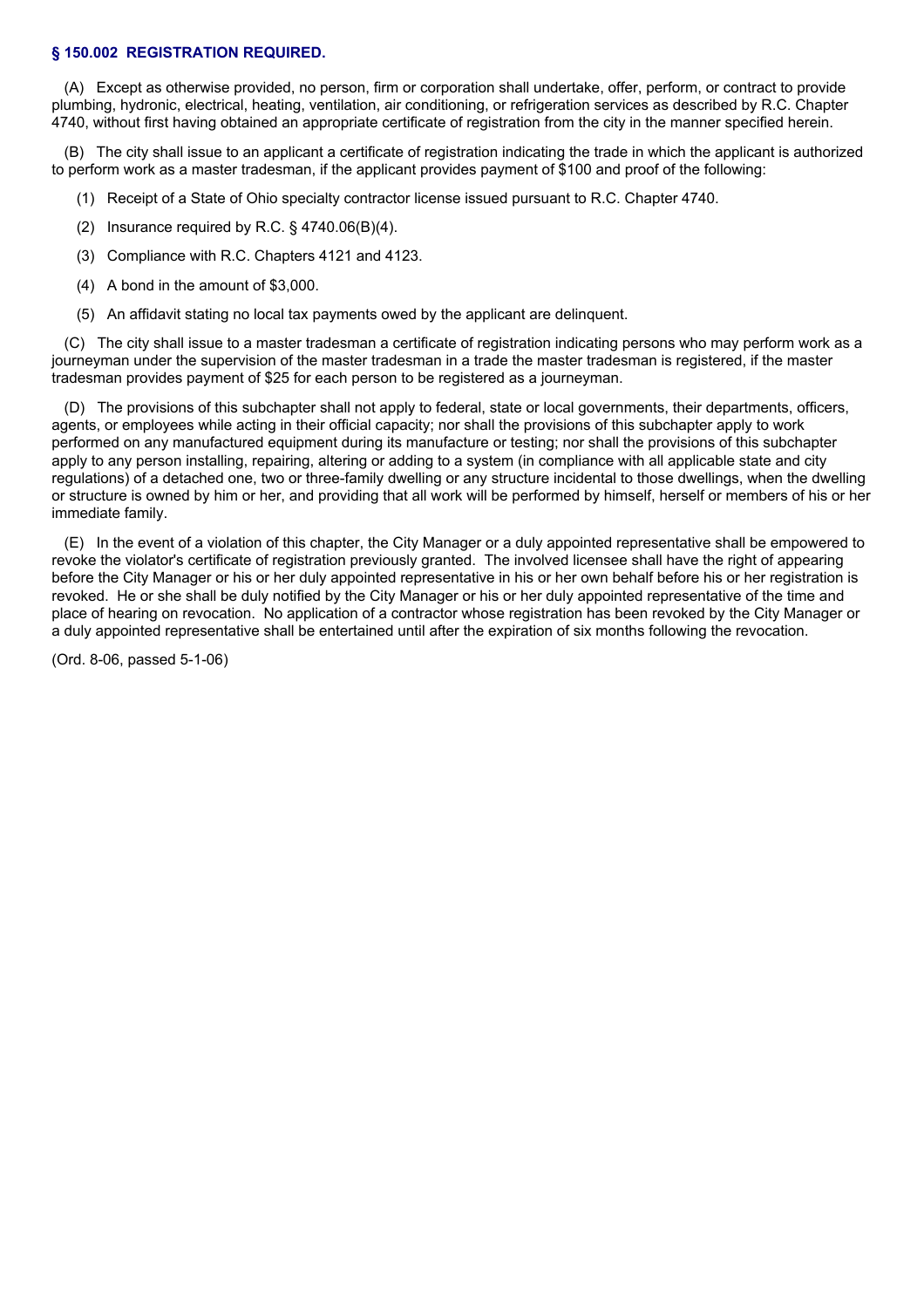# **CITY OF PIQUA, OHIO**

# **CONTRACTOR REGISTRATION APPLICATION**

| <b>BUSINESS NAME</b>    |  |
|-------------------------|--|
| <b>ADDRESS</b>          |  |
| CITY, STATE, ZIP CODE   |  |
| <b>TELEPHONE NUMBER</b> |  |
| <b>EMAIL ADDRESS</b>    |  |

List all Tradesmen: (attach additional sheet if needed)

| Name                                                                                   | Master or  | State of  | Trade *     | Commercial     | Fee |
|----------------------------------------------------------------------------------------|------------|-----------|-------------|----------------|-----|
|                                                                                        | Journeyman | Ohio      | E, P,       | Or Residential |     |
|                                                                                        |            | License # | <b>HVAC</b> | <b>ONLY</b>    |     |
|                                                                                        |            |           |             |                |     |
|                                                                                        |            |           |             |                |     |
|                                                                                        |            |           |             |                |     |
|                                                                                        |            |           |             |                |     |
|                                                                                        |            |           |             |                |     |
|                                                                                        |            |           |             |                |     |
|                                                                                        |            |           |             |                |     |
|                                                                                        |            |           |             |                |     |
|                                                                                        |            |           |             |                |     |
|                                                                                        |            |           |             |                |     |
|                                                                                        |            |           |             |                |     |
|                                                                                        |            |           |             |                |     |
|                                                                                        |            |           |             |                |     |
|                                                                                        |            |           |             |                |     |
| * $E = Electric$<br>$P =$ Plumbing<br>HVAC = Heating, Ventilation and Air Conditioning |            |           |             |                |     |

| Fees: \$100 Master per Trade | \$25 Journeyman per Trade | Total: |
|------------------------------|---------------------------|--------|
|                              |                           |        |

State of Ohio Licensure is required to do Commercial work.

I agree to comply with all laws, ordinances, resolutions, and public regulations relating to my occupation as a specialty contractor doing business in the City of Piqua, Ohio. I further affirm that no delinquent local taxes are owed.

| Signature       | Date          |
|-----------------|---------------|
|                 |               |
| Office Use Only |               |
| Amount Received | Date          |
| Cash or Check   | Completed By_ |
| Receipt #       |               |